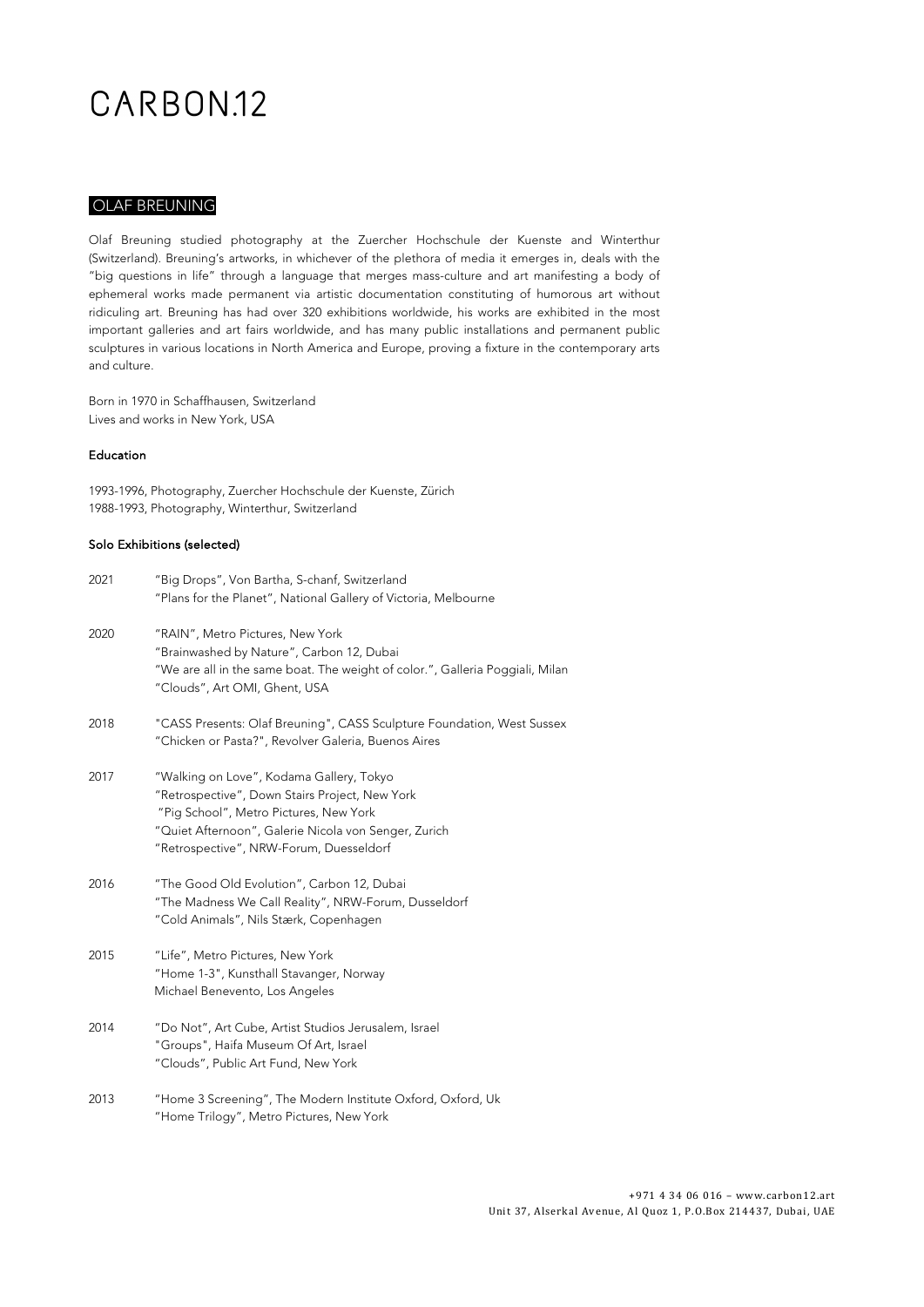### CARBON<sub>12</sub>

"Home 3 Screening", Ica London, London "Camelops Femina", Carbon 12, Dubai "Home 3", Ima Institute Of Modern Art, Brisbane "The Grid", Zentrum Paul Klee, Bern 2012 "Human Nature", The Box, Pippy Houldsworth Gallery, London Ima Institute Of Modern Art, Brisbane 2011 "The Art Freaks", Metro Pictures, New York "The Art Freaks", Palais De Tokyo, Paris, France "The Art Freaks", Kodama Gallery, Kyoto, Japan 2010 Nicola Von Senger Gallery, Zürich Art In The Park Vi, Baur Au Lac Park, Zürich Contemporary Art Centre, Chapel Of Geneteil, France Nils Staerk Gallery, Denmark "Yes? No?", Kunstmuseum Luzern, Luzern, Switzerland 2009 "Small Brain, Big Stomach", Metro Pictures, New York Michael Benevento, Los Angeles Kodama Gallery, Kyoto And Tokyo Langhans Gallery, Prague 2008 Metro Pictures, New York, "Omg", Conduits Gallery, Milan Art Projects For Miami Basel, Miami Beach Galerie Lucy Mackintosh, Lausanne 2007 Galerie Nicola Von Senger, Zürich Migros Museum, Zürich Bunker Sztuki, Krakow Kodama Gallery, Tokyo Australian Centre For Photography, Sydney, Au2007 Gertrude, Melbourne 2006 Wolfsberg, Wolfsberg "Vidéokiosque", Modern Art Center, Paris IMA: Institute Of Modern Art, Brisbane Window Of Elizabeth Leach Gallery, Portland Nils Staerk Contemporary Art, Copenhagen "Home", Sketch, London, Uk 2005 Metro Pictures, New York Galerie Air De Paris, Paris Chapter Visual Arts, Cardiff, Uk Chisenhale, London Filmabend: Home, Kunst-Büro, Lupiod Lounge, Munich Galerie Meyer & Kainer, Vienna Nicola Von Senger Galerie, Zürich Kodama Gallery, Osaka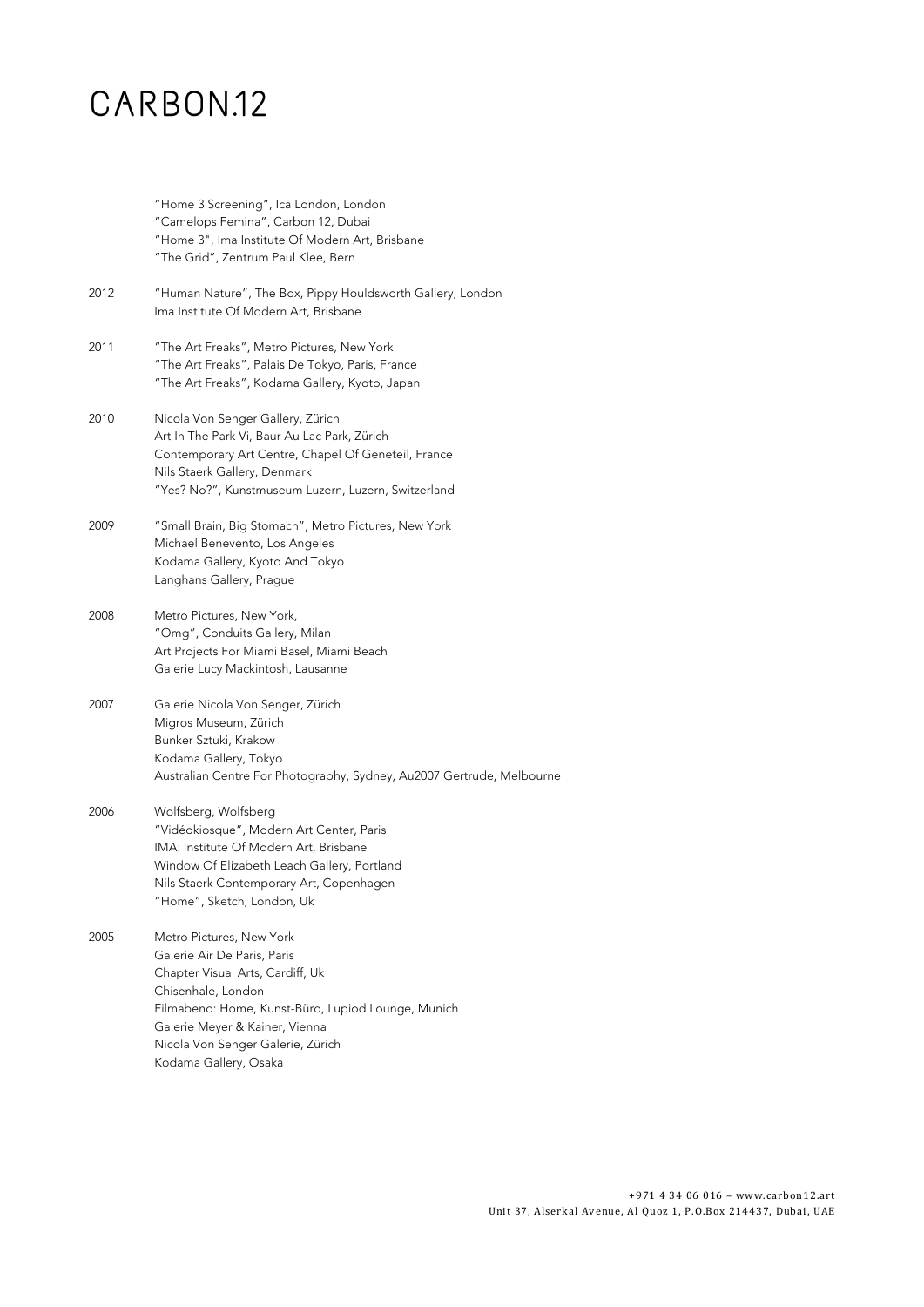#### Group Exhibitions (selected)

| 2022   | "The Swimming Pool", Carbon 12, Dubai                                                                                    |
|--------|--------------------------------------------------------------------------------------------------------------------------|
| 2021   | "Flowers In Art", ARKEN Museum of Modern Art, Ishoj, DK                                                                  |
| 2020   | "It Never Ends (John Armleder & Guests)", Kanal Centre Pompidou, Brussels, BE                                            |
|        | "Zu Tisch", Voegele Kultur Zentrum, Pfaffikon, CH                                                                        |
|        | "Balak #10", Balak, Charleville Mézières France, F                                                                       |
|        | "À Bout De Souffle", Carbon 12, Dubai                                                                                    |
|        | "Out Of The Woods", Carbon 12, Dubai                                                                                     |
| 2019   | "Gasträume 2019", Schiffbauplatz Zurich, Switzerland                                                                     |
|        | "La Source", Villa Carmignac, Porquerolles Island, France                                                                |
|        | "Mask", Aargauer Kunsthaus, Aarau, Switzerland                                                                           |
|        | "Paradise, Lost", Biennale Kulturort Weiertal, Switzerland                                                               |
|        | "Gastträume 2019: Kunst auf öffentlichen Plätzen Zürichs", SCHIFFBAUPLATZ, Zurich                                        |
|        | "La Source", Villa Carmignac, Porquerolles Island, France                                                                |
|        | "Mask", Aargauer Kunsthaus, Aarau, Switzerland                                                                           |
|        | "INSTALLATIONS FROM 25 YEARS OF THE FALCKENBERG COLLECTION", Sammlung Falckenberg, Germany                               |
| 2018   | "The Garden", Foundation Carmignac, France                                                                               |
|        | "40 Years of Passion", Fondation Fernet-Branca, Saint-Louis, France                                                      |
| 2017   | "NGV Triennial", National Gallery of Victoria, Melbourne                                                                 |
|        | "Electronic Superhighway", Museum of Art, Architecture and Technology (MAAT), Lisbon                                     |
|        | "Power Mask", Wereldmuseum, Rotterdam                                                                                    |
|        | "Call & Response", Museum of Contemporary Art, Jacksonville                                                              |
|        | 7 X SPACE X TIME, Louisiana Museum, Humlebæk, Denmark                                                                    |
|        | "Rituals", Migros Museum, Zurich                                                                                         |
| 2016   | 5 Years at Heddon Street, Pippy Houldsworth Gallery, London                                                              |
|        | "Send in the Clowns", Nils Stærk, Copenhagen                                                                             |
|        | "Hangar B9", Biennale De L'Image Possible, Liège                                                                         |
|        | "Ulla! Ulla! Ulla! Ulla! Martians, Aliens, Intergalactics and Humans", Casa Nova Arte e Cultura Contemporanea, São Paulo |
|        | "This one is smaller than this one", Postmasters Gallery, New York                                                       |
|        | "Electronic Superhighway (2016-1966)", Whitechapel Art Gallery, London                                                   |
|        | "Who is Playing?", MeetFactory Gallery, Prague                                                                           |
|        | "Vitaminbombe. Früchtebilder Von Picasso Bis Warhol", Kunsthalle Emden, Germany                                          |
|        | "Um Die Ecke Denken", Museum Haus Konstruktiv, Zurich                                                                    |
| 2015   | "Station To Station", Barbican Art Centre, London                                                                        |
|        | "Zurich And Elsewhere", Carlos/Ishikawa, London                                                                          |
|        | "Welcome To The Jungle", Kw Institute For Contemporary Art, Berlin                                                       |
|        | "The Generic Way", Zabriskie Point, Geneva                                                                               |
|        | "Trial / Error / Art", Holden Gallery, Manchester Metropolitan University, Manchester "Don't Worry", Kate Macgarry,      |
| London | "Who Is Playing?", Meetfactory Gallery, Prague                                                                           |
|        |                                                                                                                          |
| 2014   | "Small Detonations", Carbon 12, Dubai                                                                                    |
|        | "Cargo Zeitgenössische", Museum Rietberg, Zurich<br>"Drømmeland", Kunsten: Museum Of Modern Art, Denmark                 |
|        |                                                                                                                          |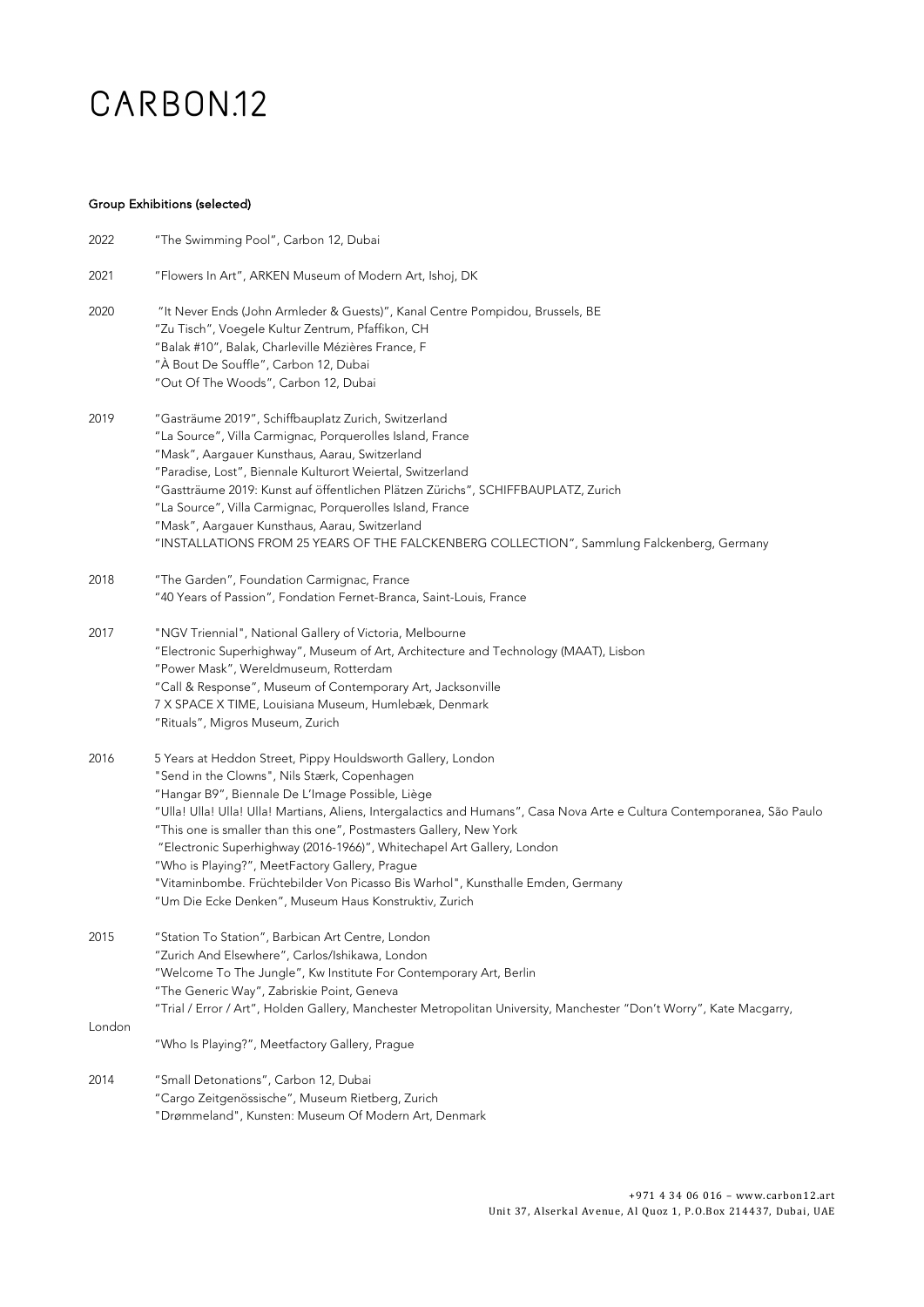|      | "Closer Encounters - Summer Accrochage", Carbon 12, Dubai<br>"Social Photography Iv", The Emily Harvey Foundation, New York<br>"Marie Voignier / Olaf Breuning / Christoph Keller", Caixa Cultural São Paulo, São Paulo<br>"Broken. Slapstick, Comedy Und Schwarzer Humor", Haus Der Kunst München, Munich<br>"Protect Me From What I Am", Galerie Dina Renninger, Munich<br>"Choice & Charity Part I", Katz Contemporary, Zurich<br>"Olaf Breuning, Tony Matelli, And John Miller", Gary Tatintsian Gallery Inc., Moscow                                                                                                                                                                                                                                            |
|------|----------------------------------------------------------------------------------------------------------------------------------------------------------------------------------------------------------------------------------------------------------------------------------------------------------------------------------------------------------------------------------------------------------------------------------------------------------------------------------------------------------------------------------------------------------------------------------------------------------------------------------------------------------------------------------------------------------------------------------------------------------------------|
| 2013 | "Metamatic", Tinguely Museum, Basel<br>"Lightness Of Being", Public Art Fund, City Hall Park, New York<br>"Revealed 2: Collector Space", The Anne & Gordon Samstag Museum Of Art, Adelaide<br>"The Cat Show", White Columns, New York<br>"La Realtà Non È Un Luogo Comune: Fotografie E Video Dalla Collezione D'arte Della Julius Baer",<br>Museo Cantonale D'Arte Lugano, Switzerland<br>"This Is Not A Love Song", La Virreina - Centre De La Imatge, Barcelona<br>"Back And Forth", Stiftung Binz 39, Zurich<br>"Pataphysics", Sean Kelly Gallery, New York<br>"Other People's Problems: Conflicts And Paradoxes", Herzliya Museum Of Contemporary Art, Israel<br>"Sweet Home", Häusler Contemporary, Munich                                                     |
| 2012 | "Post Tenebras Lux - Eine Uebersichtsausstellung", Galerie Nicola Von Senger, Zurich<br>"Rejouer / Déjouer Le Grand: Suisse-Québec", Stadtgalerie Im Progr, Bern<br>"Family Portrait", Carriage Trade, New York<br>"In Living Color", Flag Art Foundation, New York<br>"Sport In Art", Mocak: Museum Of Contemporary Art In Kraków, Krakow<br>"Itinerary - The Proposition", New York<br>Nils Stærk Contemporary Art, Copenhagen<br>"Parallelwelt Zirkus", Kunsthalle Wien, Vienna<br>"Out Of Focus: Photography", The Saatchi Gallery, London<br>"Hidden Stories", Kai 10 Raum Für Kunst, Dusseldorf<br>"Death Can Dance", Townhouse, Zurich<br>"Fg.Ft", Envoy Enterprises, New York<br>"Die Dunkle Seite Des Mondes (The Dark Side Of The Moon)", Carbon 12, Dubai |
| 2011 | "Living On The Edge Of A Silver Future", Galerie 5020, Salzburg, Austria<br>"Dead Lines", The Von Der Heydt Museum, Wuppertal<br>"Cover Up (Second Version)", Museum Of Art, Bochum, Germany<br>"Display/Replay", Maison De La Culture Frontenac, Montreal<br>"Display/Replay, Stad Galerie, Bern<br>"Daft (Idiots)", Shanghai Gallery Of Art, China<br>"God Only Knows Who The Audience Is", Caa Wattis Institute For Contemporary Arts, Usa<br>"Commercial Break", 54th Venice Biennale, Venice<br>"Train Fantome", Cruise & Callas, Berlin<br>"Let It End Like This", Apex Art, Usa<br>"Here Is A Drawing Switzerland", Aargauer Kunsthaus, Switzerland<br>"Electromediascope", Nelson Atkins Museum Of Art, Kansas City, Usa                                     |
| 2010 | "Move", Ps1 Contemporary Art Center, New York<br>"Hareng Saur: Ensor And Contemporary Art", The Museum Of Contemporary Art (S.M.A.K)<br>SVA, Hbc, Berlin<br>"The Secret (Still) Knows", (Land) Lab, Los Angeles<br>"The Battle Of Bad Taste", The Swiss Institute, New York                                                                                                                                                                                                                                                                                                                                                                                                                                                                                          |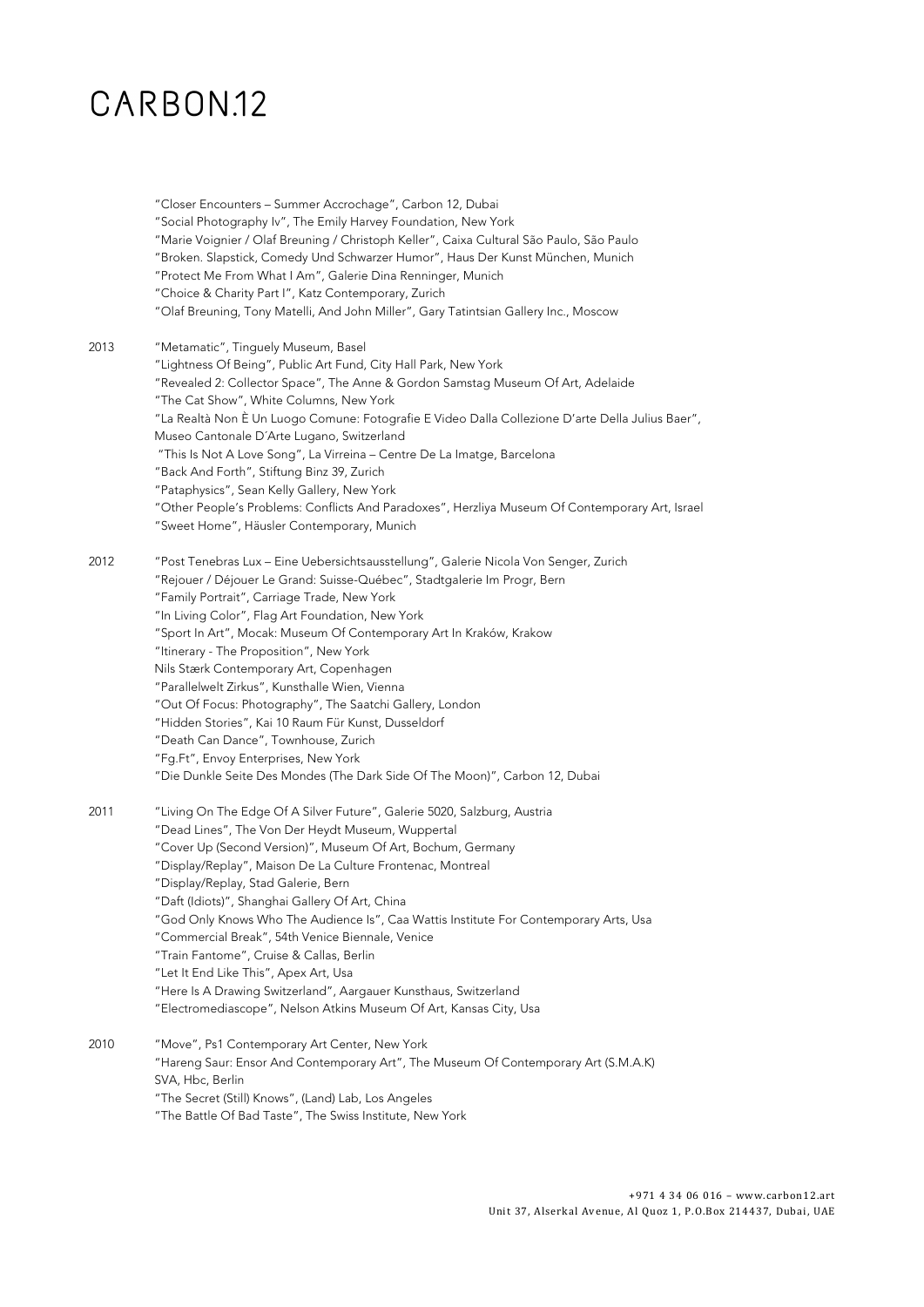"Swell", Friedrich Petzel Gallery, New York "Press Art", Museum Der Moderne, Salzburg "The Forest Of My Dream", Gallerie Du Conseil Général Of Aix-En-Provence, France "Make Yourself At Home", Kunsthal Charlottenborg, Denmark "Adding Complexity To Confusion: A Kind Of History Of Engaged Practice", Grizdale Arts At The Tate Britain, UK "Adaptation", The Power Plant, Toronto Le Burlesque In Contemporary Art, Centre Culturel André Malruex, Bourget, France "Cover Up", The Tape Modern, Berlin "If A Tree Falls In A Forest, And Know One Is Around To Hear It, Does It Make A Sound", Solyst Artist In Residency Center, New Zealand "Global Localism", (Temporary Venue), Hawaii "Fumetto", Kunstmuseum, Luzern "Desire", Blanton Museum Of Art, University Of Texas, Austin "And The Moral Of The Story Is...Witte De With", Center For Contemporary Art, New Zealand "Be A Star, Play A Model", International Photo Festival, Knokke "Knock Knock: Who's There That Joke Isn't Funny Anymore", Armand Bartos Fine Art & Fred Torres Collaborations, New York "Contact", Toronto Photography Festival, Toronto "Fantasmagoria The Mythic World", The Abattoirs Museum, Toulouse "Press Art", Kunstmuseum St Gallen "I Am Swiss", Musée Rath, Geneva "The Secret Knows", Land, Austin Shanghai Billboards, Various Locations, Shanghai Nuit Blanche, The Drake Hotel, Toronto 2009 "Objects, Furniture And Patterns", Art Since The Summer Of 69, New York "Rock Garden", Salon 94, New York "The Likely Fate Of The Man That Swallowed The Ghost", Centre Pompidou, Paris "Bernhard Wilhelm Retrospective", Groninger Museum, Groningen "Pandora's Box", Performa, White Box, New York Time Out Video Festival, Ucca, Beijing Tina B Festival, Prague Photo Festival Mannheim Ludwigshafen Heidelberg, Public Space, Germany "Warehouse Of Horrors", Embassy Gallery, Edinburgh, Uk "The Reach Of Realism", Moca, Miami "Total Nowhere Emotional Expansion", Brisbane Festival, Brisbane "Lowlands Summer Music Festival", Stedilijk Museum, Amsterdam "I Am Comedy", Arnolfini, Bristol, Uk "Borderline Pleasure", Michael Janssen Galerie, Berlin "Today And Everyday", X Projects, New York "The Haunted Chateau", Indianapolis Museum Of Contemporary Art, Indianapolis "Foodprint Exposition", Art & Architecture Center, Stroom Den Haag, The Netherlands "60 Minutes", Institute For Research In Art, University Of South Florida, Tampa "The Uncertainty Principal", Museu D'art Contemorani De Barcelona (Macba), Barcelona "Stranger Things Are Happening", Aspex, Portsmouth, Uk "The Magic And The Funny Meet Again", De Brokke Grond, Amsterdam "Tradecity", Contemporary Art Manchester (Cam), Manchester, Uk "Fotographica Bogotá", Photo Museum, Bogota "Everything Must Out Going", Asia Song Society, New York Nils Staerk, Copenhagen Vanderbilt University Fine Arts Gallery, Nashville "Hypocricy: The Sitespecificity Of Morality", The National Museum, Oslo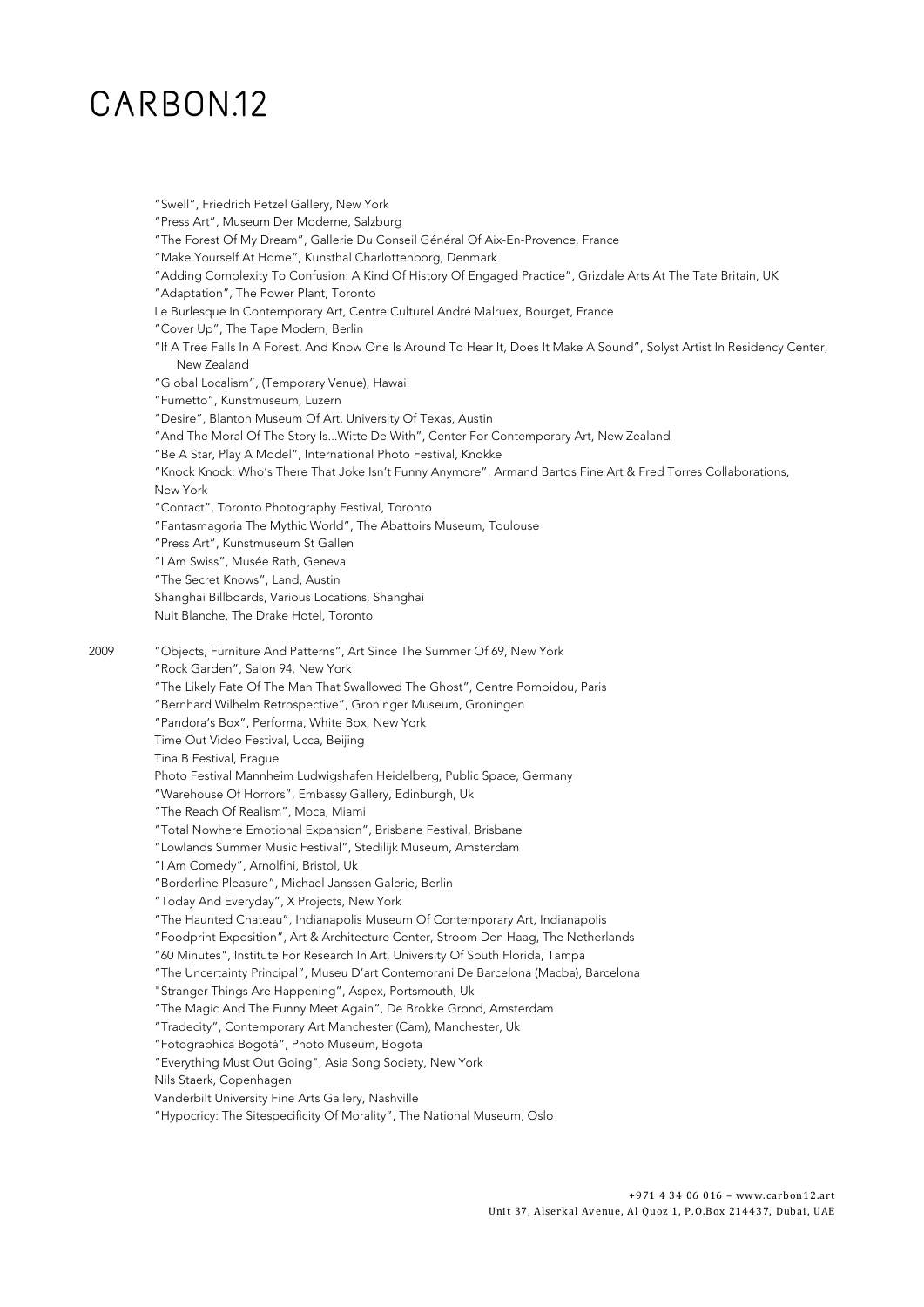"Pictoplasma", Haus Der Kulturen, Berlin "Books, Books, Nothing Else Than Books", Ursula Blickle Foundation, Kraichtale, Germany "Born In The Morning, Dead By Night", Leo Koenig, New York "Moving Money: Global Capital And The Dematerialization Of Value", Sac, New York "Virtual Insanity", Cinders Gallery, Brooklyn "A Meeting Between The Tragic And The Funny", Hessen Huis Museum, Antwerp "Unfictions", Empac, Troy, New York "Uncharted", University At Albany Art Museum, Albany, New York "Travelogue", Virginia Commonwealth University, Richmond, Vancouver F.I.S.Co, Festival Internazional Sullo Spettacolo Contemporanea (9th Edition), Bologna, Italy "Offset Exhibit", Mount Tremper Arts Facility, Hudson, New York Fotofestival Mannheim, Ludwigshafen, Heidelberg, Germany 2008 "Experimenta Folklore", Frankfurter Kunstverein, Frankfurt "Second Nature", Domaine Départemental De Chamarande, Paris "The Empty Page", James Fuentes, New York "Looking At Music", The Museum Of Modern Art, New York "Dream Berries", Westfälischer Kunstverein, Muenster, Germany "Aurum", Centre Pasque Art, Bie, Switzerland "Family Affair", Conduits/Gea Politi, Milan "I Am Comedy", Hotel Mariakapel, Holland "Second\_Nature", Gallery Nosbaum And Reding, Luxembourg "The Rocky Mountain People Show", Galleria Civica Di Arte Contemporanea, Torino, Italy "Living London, I Don't Like To Curate, But At Least I Like The Videos I Selected", 176, London "Less Is Less And More Is More, That's All", Capc Musée D'art Contemporain, France "Anyone Got Wood", Bondegatan, Stockholm "Nekrokvlt", Impakt Festival, Utrecht "Damn I Wish I'd Made That", Chapter, Cardiff, Uk Moscow Short Film Festival, Moscow "Tell Tchaikovsky The News", Standard, Oslo "Like Watching A Train Wreck", Groeflin Maag Galerie, Zürich "Damaged", Gbe Passerby, New York "Laughing In A Foreign Language", Hayward Gallery, London, Uk Whitney Biennial, Whitney Museum Of American Art, New York "The Spectrarium (The Ghosts Of The Machine)", Fondation Suisse, Paris "After Effects", Museo De Arte Contemporaneo De Santiago, Santiago "Fun, Fun, Fun", Aros Aarhus Kunst Museum, Aarus Collection/Sammlung, Migros Mu 2008 Bad Moon Rising, Ispc, New York "Bad Moon Rising", Ispc, New York 2007 Air De Paris, Galerie Delphine Pastor, Monaco "Total Recall (Bernhard Willhelm)", Mode Museum, Antwerp "Playback", Musée D'art Moderne De La Ville Da Paris, Paris "Hold The Line", Ferenbalm-Gurbrü Station, Karlsruhe, Germany "Elsewhere", University Of South Florida Contemporary Art Museum, Tampa Idylle, Da2 Domus Artium 2002, Salamanca Group, Home I, King, The Dome, Toronto Les Collections, Capc Museum Of Contemporary Art, Bordeaux "What We Bought, Camera Austria (Steirischer Herbst), Graz "Mask", James Cohan Gallery, New York Dutch Film Festival, Lowlands, Amsterdam "Enlarge Your Practice", La Friche La Belle De Mai, Marseille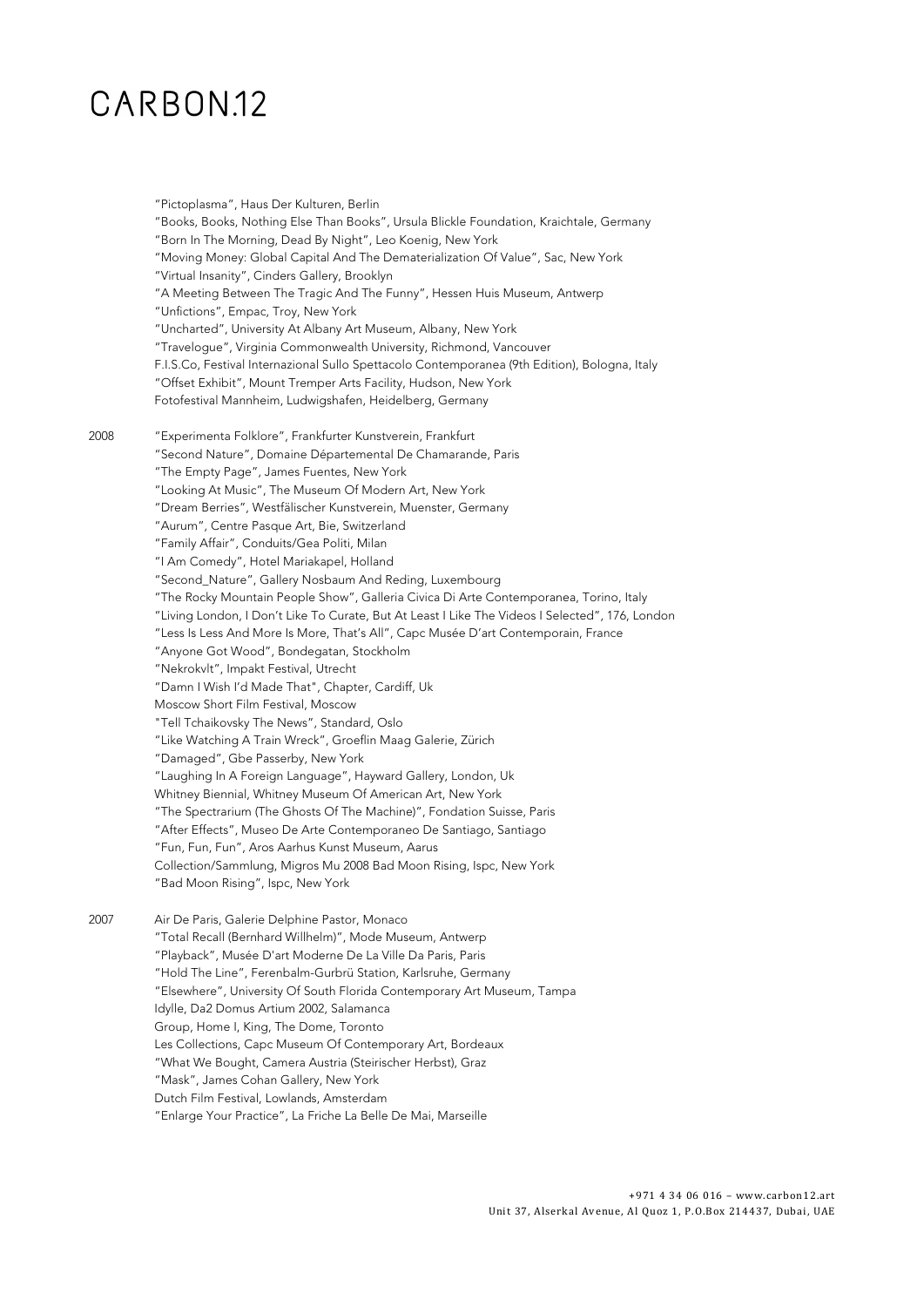|      | Arnhem Mode Biennale, Bernhard Wilhelm, Arnhem<br>"Yo", Rivington Arms, New York<br>"Imagination Becomes Reality Part Vi", Museum Of Contemporary Art At Zkm, Germany<br>"The Return Of The Seven Samurai", Galerie Lucy Mackintosh, Lausanne, Switzerland<br>"Forest Assembly", Gallery Alexandra Dyvi, Oslo<br>"All About Laughter", Mori Museum, Tokyo<br>"Destroy Athens", 1st Athens Biennial, Athens                                                                                                                                                                                                                                                                                                                                                                                                                                                                                                                                                                                                                                   |
|------|----------------------------------------------------------------------------------------------------------------------------------------------------------------------------------------------------------------------------------------------------------------------------------------------------------------------------------------------------------------------------------------------------------------------------------------------------------------------------------------------------------------------------------------------------------------------------------------------------------------------------------------------------------------------------------------------------------------------------------------------------------------------------------------------------------------------------------------------------------------------------------------------------------------------------------------------------------------------------------------------------------------------------------------------|
| 2006 | "Panoramica", Museo Tamayo Arte Contemporaneo, Mexico City<br>"Music Is A Better Noise", Ps1 Contemporary Art Center, New York<br>Galeria Leyendecker, Santa Cruz De Tenerife<br>Architecture, Art And Landscape Biennal, Santa Cruz De Tenerife                                                                                                                                                                                                                                                                                                                                                                                                                                                                                                                                                                                                                                                                                                                                                                                             |
|      | "Flesh Records", Haswellediger, New York<br>Nuit Blanche, Paris<br>"Distor", Garillo Gill Museum, Mexico City<br>"Summer", Nils Staerk Contemporary, Copenhagen<br>"Detonating Detours", Maison De La Culture D'amiens, Amien                                                                                                                                                                                                                                                                                                                                                                                                                                                                                                                                                                                                                                                                                                                                                                                                                |
|      | Summer Kamp K48 2006, John Connelly Presents, New York<br>"Some Tribes", Scalo Guye Gallery, Los Angeles<br>"Video Program Switzerland 3 Generations", Spazio Culturale Svizzero Di Venezia, Venice<br>"Jrp Rigniers Exhibition In Paris", Christophe Daviet-Thery Gallery, Paris<br>"Human Game", Pitti Fondazione, Florence, Italy                                                                                                                                                                                                                                                                                                                                                                                                                                                                                                                                                                                                                                                                                                         |
|      | Rencontres D'arles Award, Arles, France<br>"Imagination Becomes Reality Part Vi", Sammlung Goetz, Munich<br>Videonale - Negative Space Extend, Kunstmuseum Bonn, Bonn<br>"Action", Frac Provence-Alpes-Còte D'azur, Marseille                                                                                                                                                                                                                                                                                                                                                                                                                                                                                                                                                                                                                                                                                                                                                                                                                |
|      | Expo Photosuisse, Museo Comunale D'arte Moderna Ascona, Switzerland<br>Expo Photosuisse, Pinacoteca Casa Ruece, Locarno, Switzerland<br>"Cindy Shermann, Gianni Motti, Olaf Breuning", Galerie Nicola Von Senger, Zurich<br>"Waking-Up", Galerie Cortex Athletico, Bordeaux, France<br>"The Bravo Show", Kunsthalle Zu Kiel, Kiel, Germany<br>"Cindy Sherman, Jim Shaw, Olaf Breuning", Metro Pictures, New York                                                                                                                                                                                                                                                                                                                                                                                                                                                                                                                                                                                                                             |
| 2005 | "Blanknessisnot A Void", Standard, Oslo<br>"30 Video Works From The Goetz Collection", Seedamm Kulturzentum, Pfäffikon, Switzerland                                                                                                                                                                                                                                                                                                                                                                                                                                                                                                                                                                                                                                                                                                                                                                                                                                                                                                          |
|      | Arndt & Partner, Berlin<br>"Abstract Naturally", Centre D'art Contemporain Genève, Geneva<br>"Kults, Werewolves And Sarcastic Hippies", Yerba Buena Center For The Arts, San Francisco<br>"Canale Grande In The Public Baths", Kunsthalle St Gallen, Switzerland<br>"Exhibition Project Photo Swiss", Istituto Svizzero Di Roma, Rome<br>"Old And New Dreams (Prince Charles Cinema For Art Fortnight)", Artprojx, London<br>"Fade To White", Vita Kuben, Umea<br>"When Humor Becomes Painful", Migros Museum Für Gegenwartskunst, Zürich<br>"Mirgration Baustelle Schweiz", Toni Areal, Zürich<br>Film Festival Lima/ Cuszco, Center Of Photography, Lima<br>"Nomads Land", Miracle Association, Bayonne, France<br>"Figure It Out", Hudson Valley Center For Contemporary Art, Peekskill, New York<br>"With Us Against Reality, Or Against Us", Loft, Oslo, Norway<br>"Viennastripe", Museum In Progress, Vienna<br>"First We Take Arts Now", Museum Of Contemporary Art Kisama, Helsinki<br>"Contemporary Burlesque", Jeu De Pomme, Paris |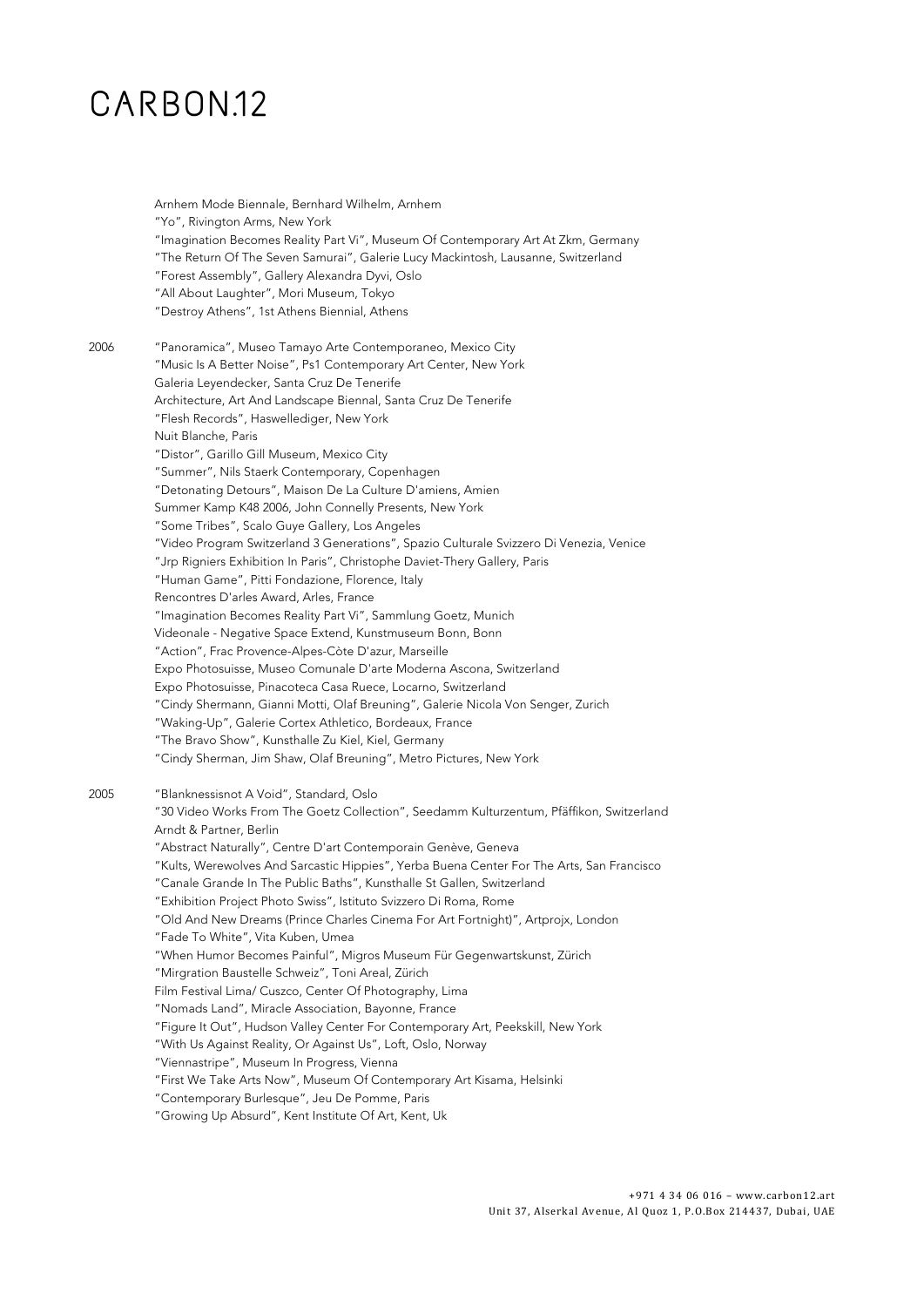"Second Sight", The Prague Biennale Of Contemporary Art, Prague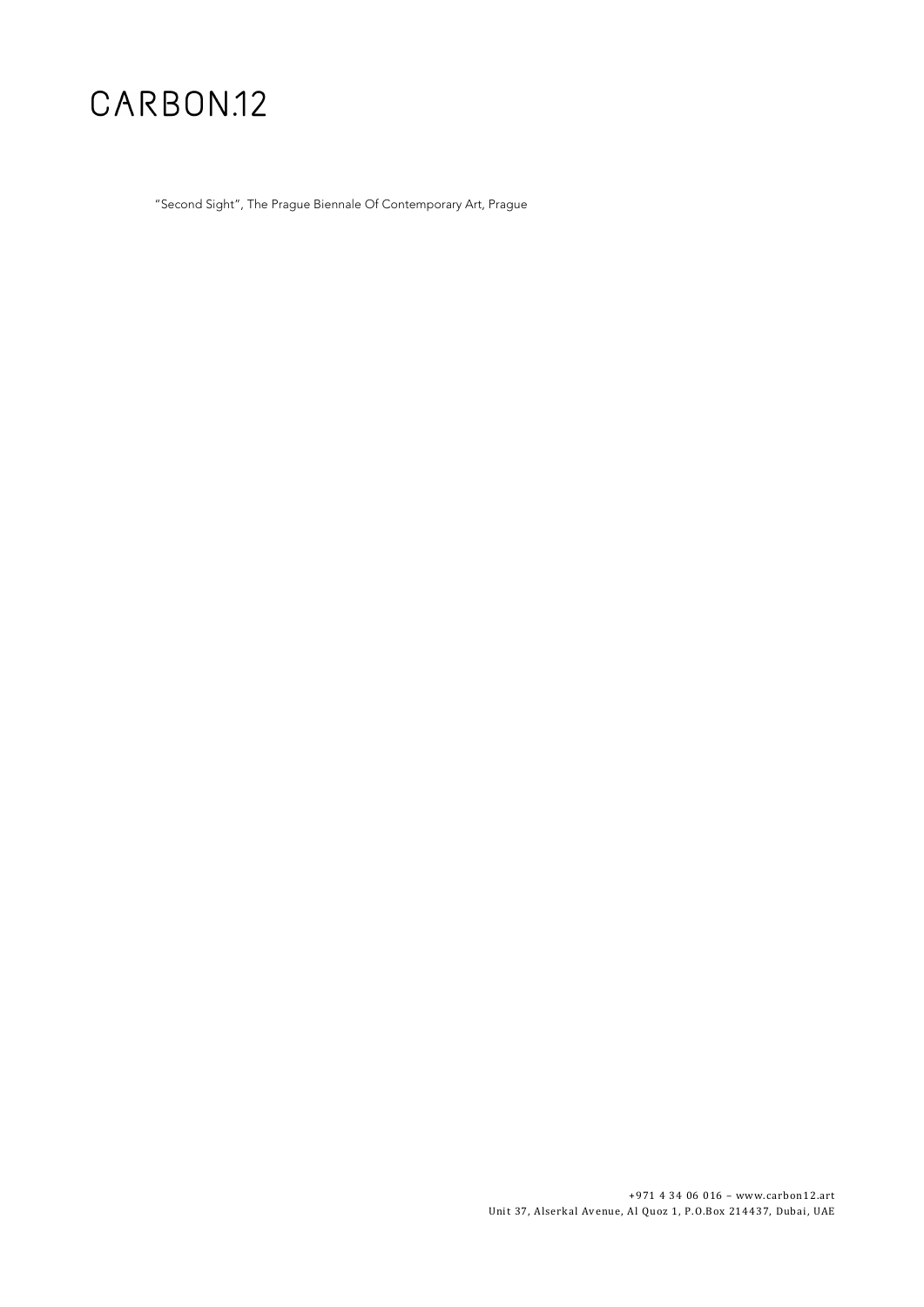### CARBON<sub>12</sub>

#### Collections

Centre Pompidou, Paris Aros, Aarhus, Denmark Bank Julius Bär & Co. Ag, Zürich Collection Rignier, Zurich Collection Zellweger-Luwa, Uster, Switzerland Collection Schweizer Rück, Zürich Collezione La Gaia, Brusca, Italy Elipse Foundation, Lisbon Frac Bourgogne, France Fonds National D'art Contemporain, France Grafische Sammlung Des Museums Für Gestaltung, Zurich Museum Zu Allerheiligen, Schaffhausen, Switzerland Kunsthalle Hamburg Kunsthaus Glarus, Switzerland Kunsthaus Zürich, Zürich Louisiana Museum, Copenhagen Musée D'art Moderne, Centre De Création Industrielle, France Sammlung Falkenberg, Hamburg Ubs Collection, Switzerland Sammlung Goetz, München, Germany Zürcher Kantonalbank, Zürich Saatchi Collection, London Centre Pompidou - Musee National D'art Moderne, Paris MAMCS: Musee D'art Moderne Et Contemporain, Strasbourg Burger Collection, Berlin FRAC Provence - Alpes-Cote D'azur, Marseille Migros Museum, Zuerich Trevi Flash Art Museum Of Contemporary Art, Trevi Gallery Of Contemporary Art Bunkier Sztuki, Krakow Fotomuseum Winterthur, Winterthur Samuel P. Harn Museum Of Art, Gainesville IAC: Institut D'art Contemporain Villeurbanne/ Rhone-Alpes, Villeurbanne

#### Public Sculptures / Installation

"Clouds" Central Park, New York "The Guardians", Toronto "Snow Drawing", Elevation 1049, Gstaad "Heads", CASS Sculpture Foundation, West Sussex "Mother Nature", Fondation Carmignac, Porquerolles, France

#### Awards

- 2000 Manor-Kunstpreis, Schaffhausen 2000 Bundesstipendium Freie Kunst 2000, Kiefer-Hablitzel Stipendium 1999 Bundesstipendium Freie Kunst 1999 Kiefer-Hablitzel Stipendium 1999 Moët-Chandon Stipendium 1999 Atelierstipendium New York, Stadt Zürich
- 1998 Bundesstipendium Freie Kunst